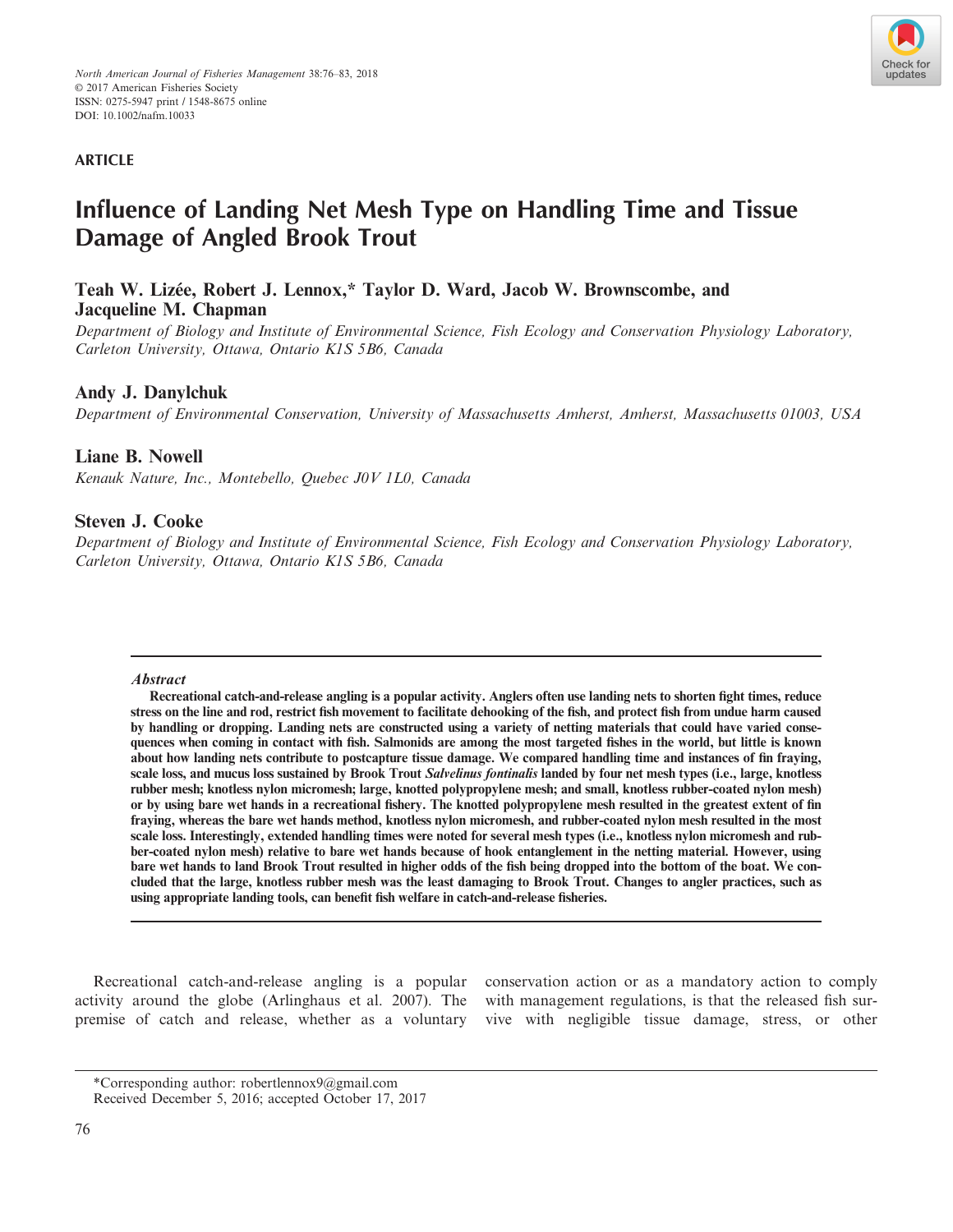negative biological consequences (Wydoski 1977; Cooke and Schramm 2007). It is therefore in the best interest of recreational fisheries managers, fishing guides, and anglers to adopt practices that are beneficial for fish, including angler behavior and gear choices (Brownscombe et al. 2017). There is an expanding literature on catch-andrelease science that identifies the practices and gear types that are optimal for a variety of factors related to the environment (e.g., water temperature, predator burden, and depth) and the fish (e.g., species, size, and maturation state; Cooke and Suski 2005; Raby et al. 2015; Brownscombe et al. 2017).

One aspect of catch and release that has received relatively little study is the landing net (Arlinghaus et al. 2007). The landing net is a commonly used item of fishing equipment that may influence tissue damage and postrelease mortality of angled fish. Handheld landing nets are simple and effective tools that are available to anglers for retrieving fish from the water (Barthel et al. 2003), reducing the exercise time of a fish, restricting fish movement (Barthel et al. 2003), holding and manipulating the fish during dehooking (De Lestang et al. 2008), and reducing the likelihood of harm to the fish from dropping. Landing nets are available with different mesh sizes, mesh materials, and knot types (e.g., knotless versus knotted); furthermore, some nets are marketed as species specific (e.g., trout nets), ostensibly because they reduce tissue damage in comparison with other mesh types. Landing nets constructed of soft knotless nylon, thick rubber, and knotted polypropylene meshes are widely used in recreational trout fisheries (Barthel et al. 2003). Although landing nets are commonly used in recreational catch-and-release fisheries, their actual effects on fish are uncertain, likely because fish often show little visual evidence of harm and may swim away in seemingly good condition (Barthel et al. 2003). The potential for physical harm to fish from unsuitable net mesh materials includes fin abrasion, fin fraying, bleeding, mucus loss, and scale loss. Poor net design can also lead to prolonged air exposure and prolonged handling of the fish. Fin fraying can compromise the fish's postrelease swimming ability and can lead to fin rot (Latremouille 2003), whereas scale loss or mucus loss can render fish more susceptible to infection and disease (Jones 2001; Colotelo et al. 2013; Schwabe et al. 2014). These three metrics (fin fraying, scale loss, and mucus loss) can index the tissue damage and disturbance experienced by fish upon landing.

Salmonids constitute an important group of fish in many areas of the world. In Canada, trout and char are the second most commonly targeted group of species by recreational anglers (Brownscombe et al. 2014), comprising approximately 20% of annual catches, or about 38.3 million fish per year. The Brook Trout *Salvelinus fontinalis* is the most popular trout species captured (DFO 2012). Although trout and char are very well studied in the context of catch and release (Hühn and Arlinghaus  $2011$ ), there is a paucity of data available with which to establish recommendations on the landing mesh types that anglers should use. The objective of this study was therefore to assess the effects of various landing mesh types on the tissue damage (including epithelial injury and fin fraying) and handling time of Brook Trout in a recreational catchand-release fishery. Because a wide variety of nets is available to consumers, we selected nets consisting of varying mesh sizes and materials.

#### **METHODS**

*Study site.—* All angling was conducted on Lake Collins (coordinates: 45°44′ 33.417″N, −74°48′ 28.5012″E) at Kenauk Nature in Montebello, Quebec, Canada [\(www.](http://www.kenauk.com) [kenauk.com\)](http://www.kenauk.com). Lake Collins is stocked annually with Brook Trout from fish hatcheries near Mont-Tremblant, Quebec. Lake Collins has a surface area of  $0.12 \text{ km}^2$ , an average depth of 9.14 m, and a maximum depth of 32 m; no information is available on its bathymetry. It was assumed that the stocked Brook Trout would respond similarly to wild individuals during capture. Data were collected on four consecutive days from October 5 to October 8, 2015.

*Equipment.—* The rods, tackle types, and angling methods (casting and trolling) were implemented in consultation with the Kenauk Nature staff to reflect the practices typical of anglers in the region. A variety of lightweight spinning rods (light gear strength) was used in conjunction with a variety of barbed treble hooks equipped with size-2 inline spinners, either baited with worms or unbaited. Rods and tackle were rotated between anglers. Kerr et al. (2017) found that lure and bait type did not significantly influence hooking injury of Brook Trout in Kenauk. Two small, 3.54-g lead sinkers were attached to braided and monofilament lines approximately 30 cm above the spinner and did not present an entanglement risk.

Focusing on nets of the correct diameter for trout, we compared four different net mesh types that varied in dimensions and materials (Figure 1): (1) a large-mesh (25 mm), knotless rubber net; (2) a micromesh (2 mm), knotless nylon net that was advertised as a "trout net"; (3) a large-mesh (40 mm), knotted polypropylene net; and (4) a small-mesh (6 mm), knotless rubber-coated nylon net. The use of bare wet hands was also included as a treatment because this technique is often employed by anglers to remove the hook and release the fish immediately and because it is often assumed to cause less physical damage than netting the fish.

*Angling and landing procedures.—* Brook Trout were angled by five proficient anglers of similar experience levels, all of whom were given training prior to the study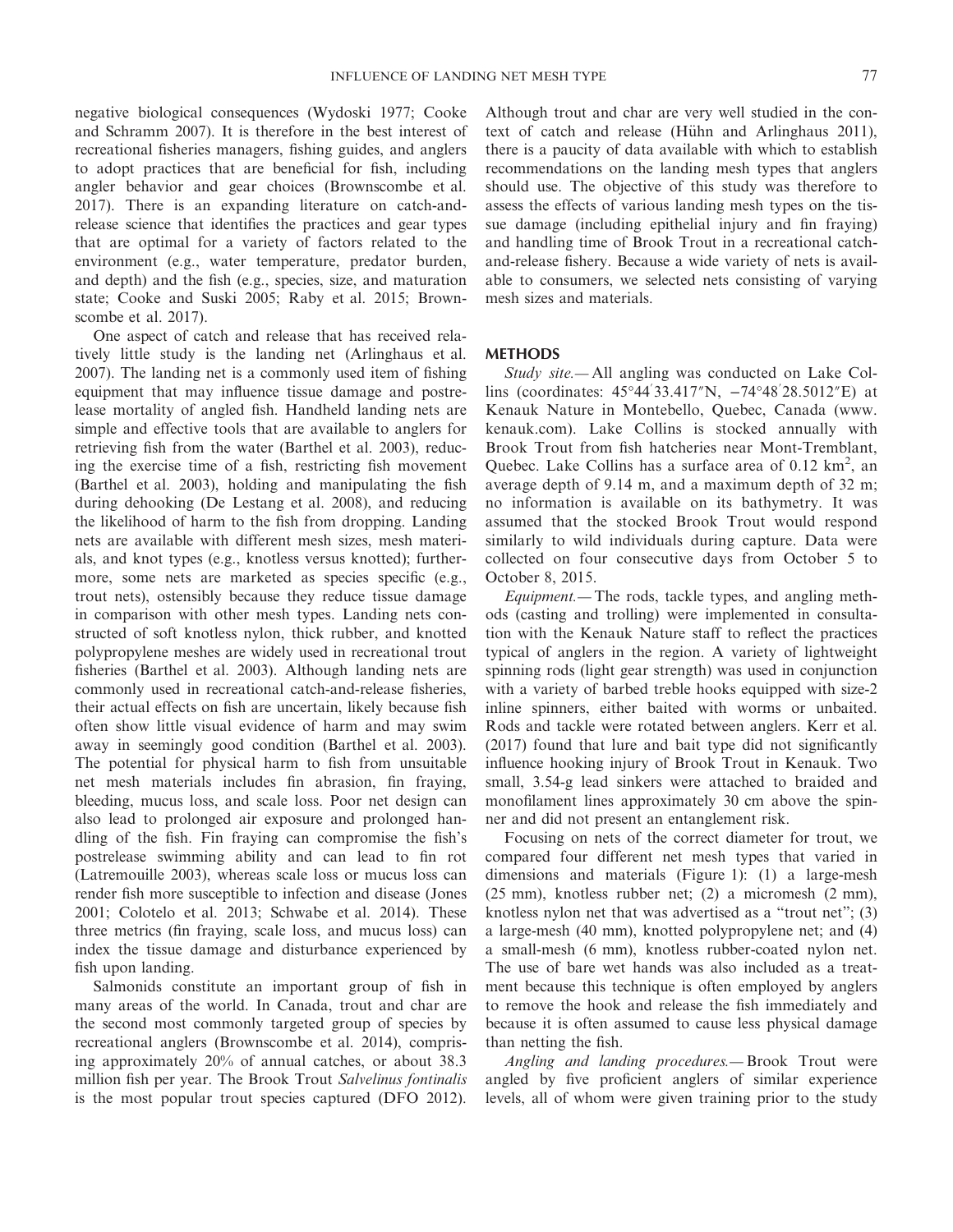

FIGURE 1. Close-up images of the four landing net meshes used in this study: large, knotless rubber mesh (25 mm); knotless nylon micromesh (2 mm); large, knotted polypropylene mesh (40 mm); and small, knotless rubber-coated nylon mesh (6 mm).

to ensure that fishing and handling techniques were consistent throughout the experiment. All participants angled both by actively casting and retrieving the lure from a stationary boat or by trolling the lures behind the boat while it slowly moved to a new location in the lake. Captured Brook Trout were landed by using one of the four landing nets or by using bare wet hands. Anglers applied a treatment for five landings and then rotated treatments in order to balance the number of fish caught per treatment, until a minimum of 25 fish per treatment group were landed.

Brook Trout were dehooked inside the boat, using pliers when necessary, and then were placed in a 50-L tank full of lake water; no more than three Brook Trout were held in the tank at any given time. Angling time, dehooking time, and handling time (all measured in seconds) were recorded. Angling time started when the Brook Trout was hooked, included the fish being reeled to the boat, and ended upon landing of the fish. Dehooking time started when the Brook Trout was landed, included getting a firm grip on the fish, and ended either when the treble hook was removed from the fish or when the fish shook the hook. The handling time included the same parameters as dehooking time but ended when the fish was placed into the tank. The Brook Trout TL (mm), the hook location, tangling in the net mesh, and the mesh type used were also recorded. No Brook Trout evaded capture by escaping from the various landing treatments.

To minimize air exposure, Brook Trout were transferred to a tank in which reflex action mortality predictors (i.e., RAMPs) could be assessed (body flex, operculum closure, mouth closure, and vestibular–ocular response; Davis and Ottmar 2006). Visual inspection of the fish was conducted to confirm the presence or absence of physical damage (i.e., fin fraying, scale loss, and mucus loss). Only visible, recent damage considered to have been caused by the landing methods were recorded, and any wounds that were partially healed (e.g., adipose fin clips or pelvic and pectoral fin damage from hatchery conditions) were not considered damage from the landing nets. Whether a Brook Trout was dropped or fell to the bottom of the boat was also noted.

Brook Trout were individually tagged for identification by applying numbered, 18-mm standard plastic anchor tags (Avery Dennison, Ltd., Pasadena, California) in the dorsal musculature between the pterygiophore bones with a tagging gun. Fish were then transported to net-pens, either  $0.9 \times 0.9 \times 0.9$  m (maximum density = 15 fish) or  $1.2 \times 1.2 \times 1.2$  m (maximum density = 30 fish). The Brook Trout were held in the net-pens for a minimum of 1 h and were then assessed for mortality and released once the tags were removed.

*Analyses.—* All analyses were conducted using RStudio version 0.98.1091 (RStudio Team 2014) running R (R Core Team 2017). Binomial logistic regression tests were used to examine the main effects of the various meshes on the occurrence of scale loss, mucus loss, and fin fraying. For logistic regressions, the bare wet hands method was selected as an outgroup treatment against which to compare the various net mesh treatments. Because bare wet hands would have a different set of consequences than net meshes, assessment of this method can be used to isolate the effect of nets relative to bare wet hands and allows for a contrast among net types to isolate the effects of mesh type across treatments. Linear regression was used to analyze the effects of net types on handling time. The average angling time and dehooking time were also calculated. A Shapiro–Wilk test ("shapiro.test" function in the "stats"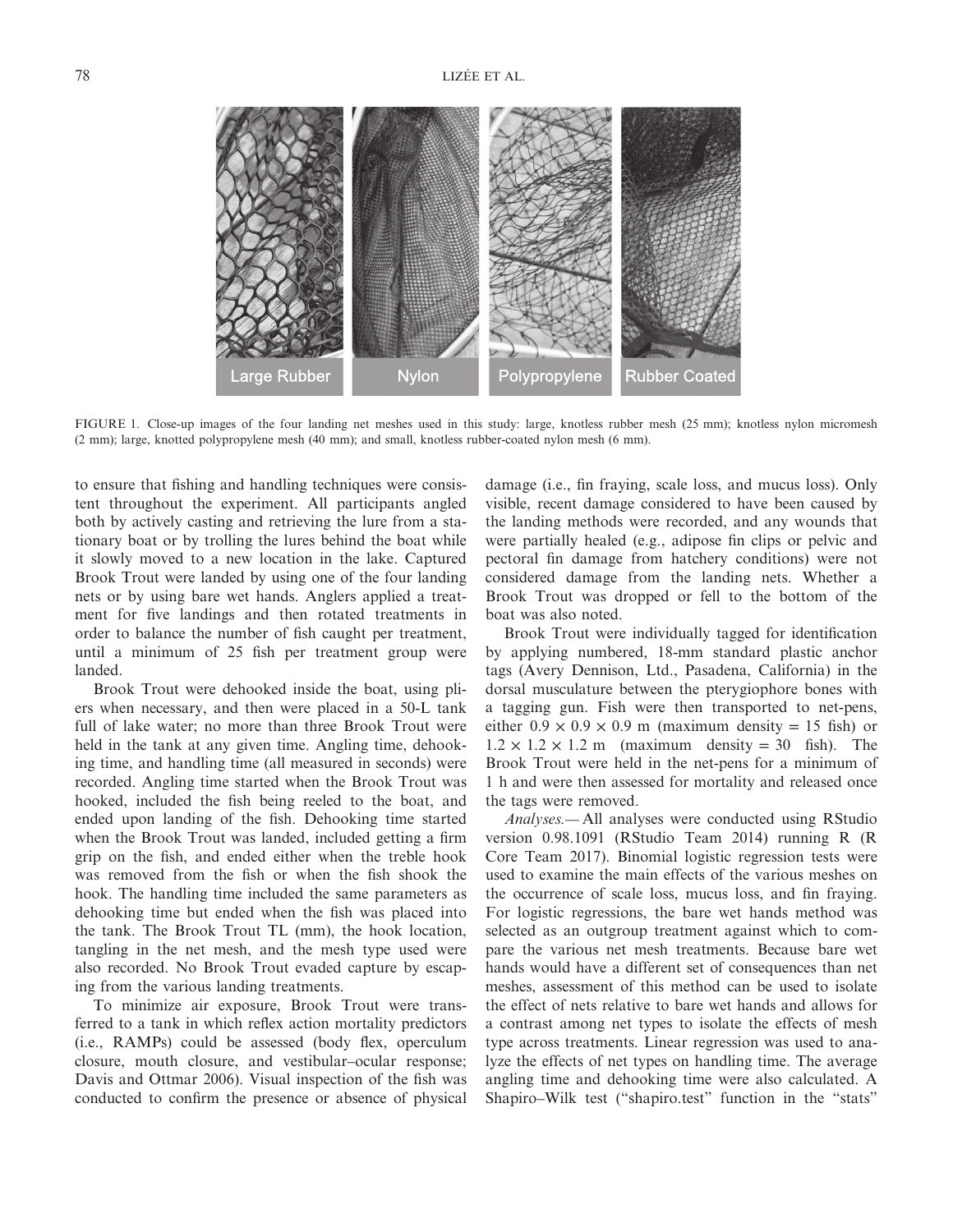package; R Core Team 2017) was implemented to evaluate the normality of residuals, and a square-root transformation of the response variable was deemed necessary to satisfy the assumption of normality of residuals. Owing to nonnormality of residuals, however, we used a nonparametric Kruskal–Wallis test ("kruskal.test" function in the stats package) to identify differences in dehooking time among net treatments, and we used Dunn's test to conduct post hoc multiple comparisons ("dunnTest" function in the R package FSA; Ogle 2016). Model outputs were further analyzed using Tukey's honestly significant difference tests via the "glht" function in the "multcomp" package (Hothorn et al. 2008) to determine any significant differences among categories, and we assessed variable influence by using odds ratios. For all analyses, we present means with SEs unless otherwise specified.

### **RESULTS**

Mean surface water temperature at the study site was 13.7°C (SD =  $0.8$ °C), and mean air temperature was 14.8°C (SD = 2.5°C). In total, 146 Brook Trout were caught and handled for this study; the fish had a mean length of 310 mm (SD = 34 mm; range =  $255-468$  mm). The TL of Brook Trout differed among treatment groups  $(F = 3.04, P = 0.02)$ ; however, Tukey's test showed that there was only a significant difference between fish in the rubber-coated nylon and bare wet hands treatments  $(t = 3.28, P = 0.01)$ . Angling time was not significantly different among treatment groups  $(F = 0.61, P = 0.66)$ ; however, dehooking time was significantly different  $(F = 6.10, P = 0.00)$ . There was no immediate mortality, and all Brook Trout survived 1 h of holding in net-pens.

The only mesh that was found to cause significant fin fraying was the knotted polypropylene mesh  $(z = 2.32, ...)$  $P = 0.02$ ; Table 1), for which the odds of fin fraying increased by 5.20 times compared to the bare wet hands treatment. Otherwise, no significant differences in fin fraying were detected between fish in the four mesh type treatment groups (Table 1; Figure 2).

The knotless nylon mesh resulted in the highest frequency of scale loss in Brook Trout (proportion  $= 0.21$ ; Figure 3), with odds increasing by 1.31 times  $(z = 0.40,$ 



FIGURE 2. Proportion (mean  $\pm$  SE) of Brook Trout that exhibited fin fraying for each net treatment (see Figure 1) as well as the bare wet hands treatment.

 $P = 0.70$ ; Table 2) relative to the bare wet hands method. Brook Trout that were landed with bare wet hands (proportion  $= 0.17$ ; Figure 3) and with rubber-coated nylon mesh (proportion  $= 0.15$ ; Figure 3) also showed similarly high frequencies of scale loss. The lowest incidence of scale loss was observed among Brook Trout that were landed with the knotted polypropylene mesh (proportion  $= 0.03$ ; Figure 3).

Knotless nylon mesh most frequently caused mucus loss (proportion  $= 0.32$ ; Figure 4), increasing the odds by 1.49 times ( $z = 0.67$ ,  $P = 0.50$ ; Table 3) compared to the bare wet hands method. The knotted polypropylene mesh, rubber-coated nylon mesh, and bare wet hands also yielded similarly high proportions of mucus loss (range  $= 0.23-$ 0.30; Figure 4). The large rubber mesh was associated with the least mucus loss (proportion  $= 0.07$ ; Figure 4) and decreased the odds to 0.22 relative to the bare wet hands method.

The type of net mesh influenced the handling time of Brook Trout in our study. The longest average handling time (52.6 s) was observed for the knotless nylon mesh; this mesh type resulted in the greatest frequency of hook tangling in mesh (proportion  $= 0.68$ ) and, in turn, longer durations of air exposure. The bare wet hands method

TABLE 1. Results of logistic regression comparing fin fraying of Brook Trout that were landed using various net types. Note that the bare wet hands treatment served as the reference level.

| Net type                   | n  | Estimate   | SЕ        | $z$ -value | $Pr(>\vert z \vert)$ |
|----------------------------|----|------------|-----------|------------|----------------------|
| Intercept                  | 27 | $-2.1595$  | 0.6097    | $-3.542$   | 0.000398             |
| Large rubber mesh          | 30 | 0.7732     | 0.7617    | 1.015      | 0.310041             |
| Nylon mesh                 | 28 | $-16.4066$ | 1,232.663 | $-0.013$   | 0.989381             |
| Knotted polypropylene mesh | 32 | 1.6487     | 0.7107    | 2.32       | 0.020358             |
| Rubber-coated nylon mesh   | 29 | $-0.3662$  | 0.9549    | $-0.384$   | 0.701312             |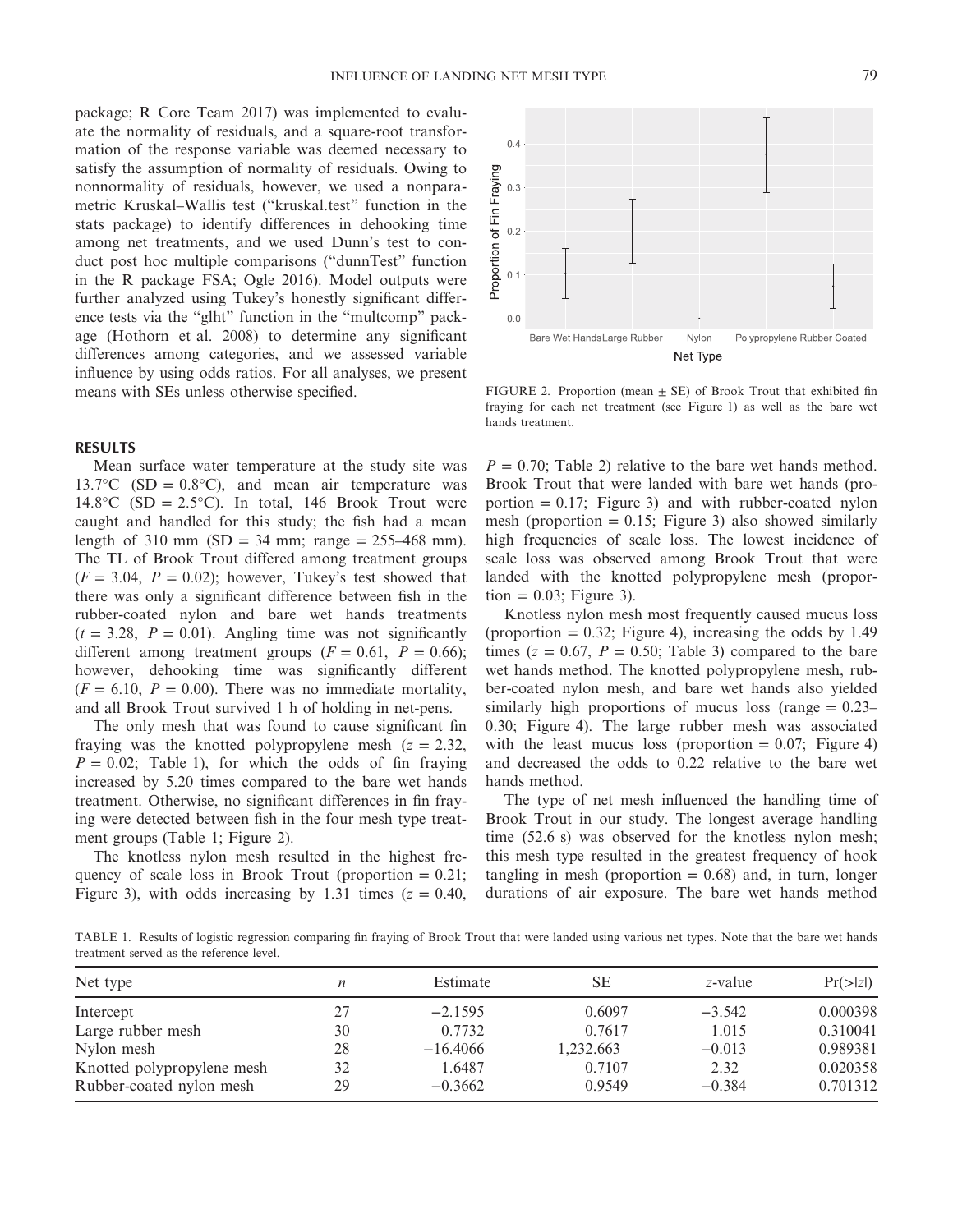$0.4$ 

Net Type FIGURE 3. Proportion (mean  $\pm$  SE) of Brook Trout that exhibited scale loss for each net treatment (see Figure 1) as well as the bare wet hands treatment.

Nylon

Polypropylene Rubber Coated

TABLE 2. Results of logistic regression comparing scale loss of Brook Trout that were landed using various net types. Note that the bare wet hands treatment served as the reference level.

The dehooking time of Brook Trout was significantly different among net types ( $\chi^2 = 16.53$ ,  $P < 0.01$ ; Figure 6). However, according to Dunn's post hoc comparisons, the only significant pairwise difference was between the large rubber mesh and knotted polypropylene mesh nets  $(z = 4.05, P < 0.01)$ . The frequency of dropping a Brook Trout was nearly four times higher for bare wet hands (proportion  $= 0.24$ ) than when any of the landing nets (average proportion  $= 0.05$ ) were used.

### **DISCUSSION**

Large rubber mesh

Rubber-coated nylon mesh

Knotted polypropylene

mesh

This study described the physical impacts of landing net mesh types on recreationally captured salmonids. We found that landing Brook Trout with any of the four mesh types resulted in longer handling times than the use of bare wet hands, probably because the treble hooks of the lures frequently became entangled in the mesh of each net type. In a study conducted on the same system, Kerr et al. (2017) reported that treble hooks did not have a significant effect on mortality compared to single hooks but did increase handling time and air exposure because they encumbered the dehooking of fish. Based on our research, anglers could use rubber-mesh nets to dehook fish efficiently and reduce the duration of air exposure



FIGURE 4. Proportion (mean  $\pm$  SE) of Brook Trout that exhibited mucus loss for each net treatment (see Figure 1) as well as the bare wet hands treatment.

TABLE 3. Results of logistic regression comparing mucus loss of Brook Trout that were landed using various net types. Note that the bare wet

Intercept 27 −1.1451 0.4339 −2.639 0.00832

Nylon mesh 28 0.3979 0.5933 0.671 0.50245<br>Knotted 32 -0.1278 0.6092 -0.21 0.8338

*z*-

30 −1.4939 0.8509 −1.756 0.07914

29 0.2801 0.6049 0.463 0.6433

32 −0.1278 0.6092 −0.21 0.8338

value Pr(>|z|)

hands treatment served as the reference level.

Net type  $n$  Estimate SE





Proportion of Scale Loss

 $0.3$ 

 $0.2$ 

 $0.0$ 

Bare Wet Hands Large Rubber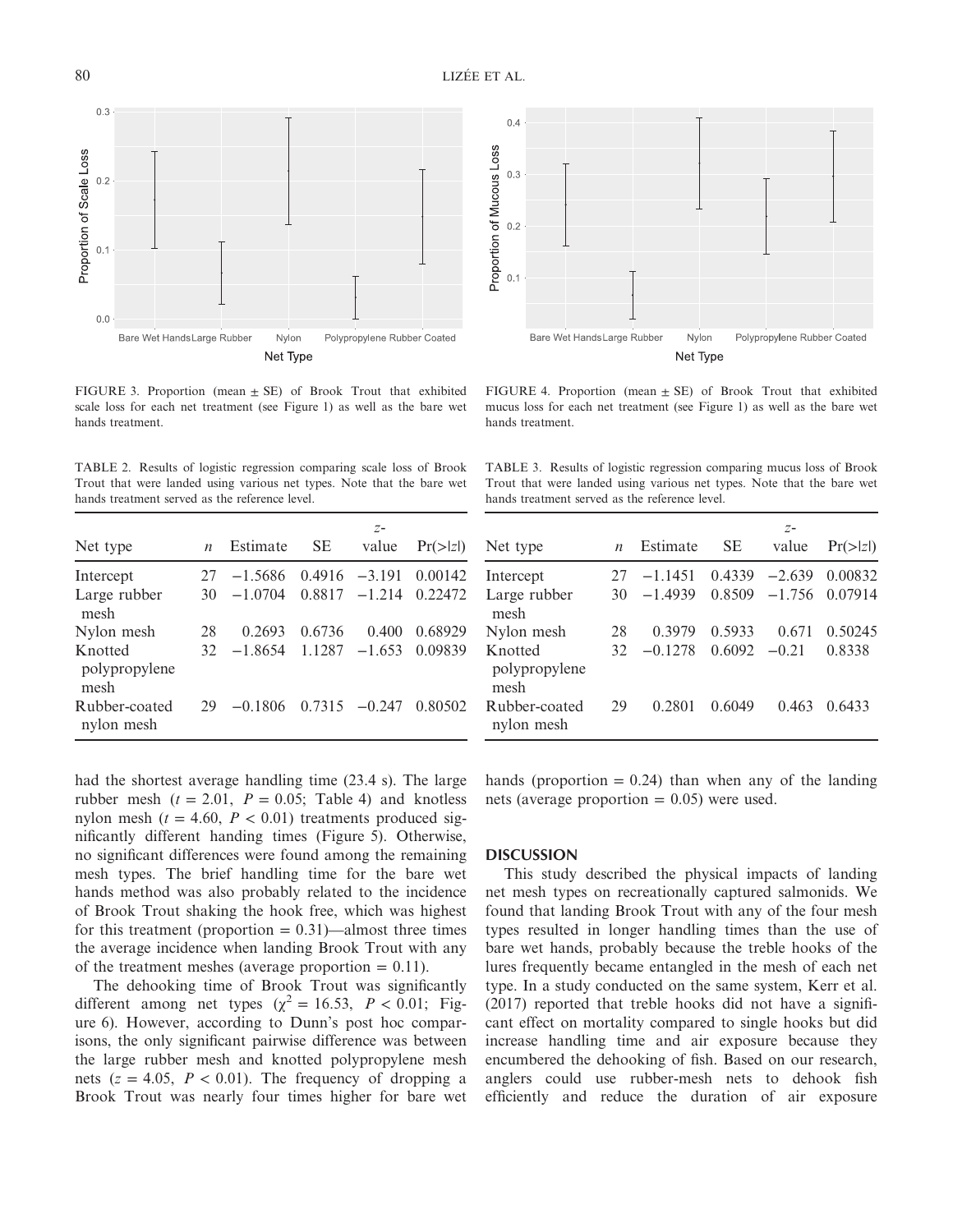| Net type                   | n  | Estimate | SЕ     | $t$ -value | $Pr(>\vert t \vert)$             |
|----------------------------|----|----------|--------|------------|----------------------------------|
| Intercept                  |    | 4.6147   | 0.3499 | 13.189     | $<$ 2 $\times$ 10 <sup>-16</sup> |
| Large rubber mesh          | 30 | 0.9868   | 0.4907 | 2.011      | 0.0462                           |
| Nylon mesh                 | 28 | 2.2979   | 0.4992 | 4.603      | $\le 0.01$                       |
| Knotted polypropylene mesh | 32 | 0.6077   | 0.4831 | 1.258      | 0.2105                           |
| Rubber-coated nylon mesh   | 29 | 0.7043   | 0.5039 | 1.398      | 0.1644                           |

TABLE 4. Results of linear regression using the square root of handling times for Brook Trout that were landed with various net types. Significant *P*-values are shown in bold italics.



FIGURE 5. Handling time (mean  $\pm$  SE) of Brook Trout that were landed by using various net types (see Figure 1) as well as the bare wet hands treatment.



FIGURE 6. Dehooking time (mean  $\pm$  SE) of Brook Trout that were landed by using various net types (see Figure 1) as well as the bare wet hands treatment.

(Arlinghaus et al. 2007), a practice that is often recommended as the best option for anglers to land fish (Pelletier et al. 2007; Brownscombe et al. 2017).

Our findings are similar to those of Colotelo and Cooke (2011), who determined that knotted nylon mesh caused extensive epithelial damage to Northern Pike *Esox lucius* in comparison with rubber mesh. However, Colotelo and Cooke (2011) also reported that neither knotted nylon mesh nor rubber mesh caused noticeable damage to Largemouth Bass *Micropterus salmoides*. In a study by Barthel et al. (2003), Bluegills *Lepomis macrochirus* that were landed by hand had lower tissue damage rates and mortality than those that were landed by using any net mesh type. Interspecific differences in scale loss, mucus loss, and fin fraying would likely arise from differing behavior exhibited by Bluegills, Largemouth Bass, and Brook Trout while being handled and held out of water. Brook Trout are muscular, are difficult to handle manually, and can have strenuous avoidance reactions (e.g., confamilial Rainbow Trout *Oncorhynchus mykiss*; van Raaij et al. 1996), leading to instances of dropping the fish that might not have occurred with species that can be handled more securely in air. Barthel et al. (2003) also found that coarse knotted mesh was overall the most damaging to Bluegills, which is consistent with our observation that Brook Trout were most heavily damaged by the large, knotted polypropylene mesh. Barthel et al. (2003) observed that fish landed in knotless mesh, fish landed in rubber mesh, and control fish (held out of water but not placed in nets) had similarly low rates of dermal disturbance and that the coarse- and fine-knotted meshes resulted in higher rates of scale and mucus loss.

Overall, we found inconsistent patterns of tissue damage among mesh types, highlighting the challenges and tradeoffs faced by anglers when selecting a landing method. The extent of fin fraying and the odds of fin fraying were higher when Brook Trout were landed in larger-mesh nets. When Brook Trout were landed by using nets with large mesh, their fins tended to protrude from the net, increasing the likelihood of developing damage to connective epithelia, such as lacerations to the fins. Smaller mesh sizes were more likely to support fins, but they also increased the odds of scale loss. The large rubber mesh resulted in a much lower incidence of mucus loss than the other treatments. These conflicting patterns of injury reveal that tissue damage from landing nets is likely caused by multiple attributes of the net types; thus, further inquiry into the independent effects of net mesh materials and mesh sizes is warranted.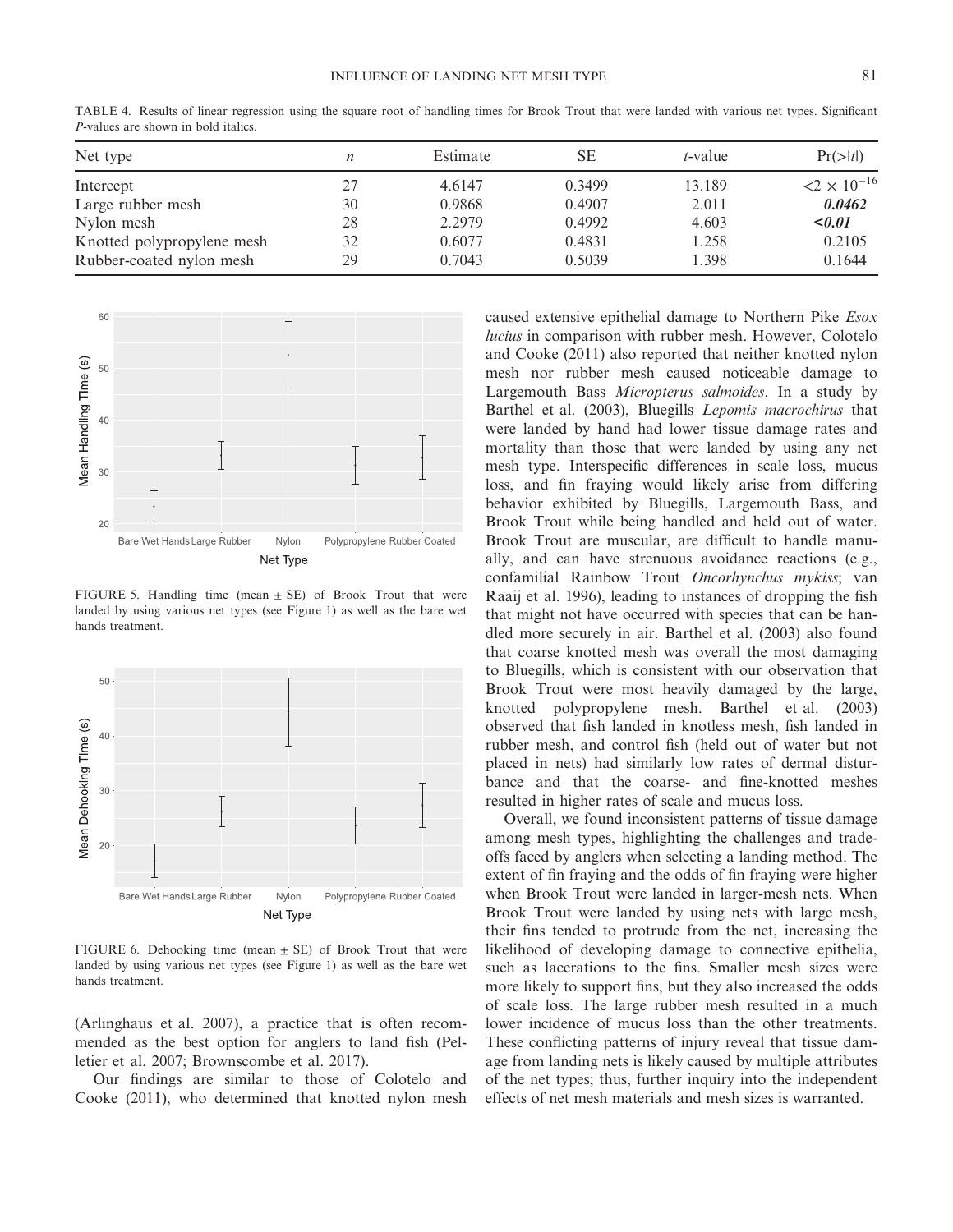Proper landing nets can effectively reduce the frequency of tissue damage and physiological disturbances experienced by Brook Trout in recreational fisheries. Our data suggest that large rubber mesh—rather than just rubbercoated mesh—is the best for mitigating tissue damage when landing Brook Trout because this mesh type minimized mucus loss and scale loss and resulted in only moderate fin fraying. Rubber mesh has a firm yet flexible construction that allows Brook Trout to be supported; the larger mesh size and rubber material also reduce the occurrence of hook tangling, thereby allowing for relatively short handling times that minimize air exposure (Arlinghaus et al. 2007; Pelletier et al. 2007; Brownscombe et al. 2017). We discourage the use of bare hands as a landing method because Brook Trout were more likely to be mishandled and dropped when that treatment was applied.

Many different salmonid species are exposed to capture with fishing nets in commercial, recreational, and subsistence fisheries. Although assessments of injury and condition in salmonids that are captured and released as bycatch from commercial or subsistence fisheries (i.e., seine nets; e.g., Donaldson et al. 2011; Raby et al. 2015) have provided insight into the impacts of net injuries, the present study is one of the first to focus on landing nets, which are used in recreational fisheries and also in other contexts for sorting or transporting fish (see Raby et al. 2015). Further investigation of rubbermeshed nets of various mesh sizes is recommended to establish better and more specific recommendations regarding which nets are best suited to individual fisheries.

#### **ACKNOWLEDGMENTS**

This work was funded by the Natural Sciences and Engineering Research Council of Canada (Engage grant program) in collaboration with the Kenauk Institute. S. J. Cooke was supported by the Canada Research Chairs Program. We are grateful to Bill Nowell and the Kenauk Nature staff and to the Quebec Ministry of Natural Resources and Wildlife. There is no conflict of interest declared in this article.

#### **REFERENCES**

- Arlinghaus, R., S. J. Cooke, J. Lyman, D. Policansky, A. Schwab, C. Suski, S. G. Sutton, and E. B. Thorstad. 2007. Understanding the complexity of catch-and-release in recreational fishing: an integrative synthesis of global knowledge from historical, ethical, social, and biological perspectives. Reviews in Fisheries Science 15:75–167.
- Barthel, B. L., S. J. Cooke, C. D. Suski, and D. P. Philipp. 2003. Effects of landing net mesh type on injury and mortality in a freshwater recreational fishery. Fisheries Research 63:275–282.
- Brownscombe, J. W., S. D. Bower, W. Bowden, L. Nowell, J. Midwood, N. Johnson, and S. J. Cooke. 2014. Canadian recreational fisheries: 35 years of social, biological, and economic dynamics from a national survey. Fisheries 39:251–260.
- Brownscombe, J. W., A. J. Danylchuk, J. M. Chapman, L. F. Gutowsky, and S. J. Cooke. 2017. Best practices for catch-and-release recreational fisheries—angling tools and tactics. Fisheries Research 186:693–705.
- Colotelo, A. H., and S. J. Cooke. 2011. Evaluation of common anglinginduced sources of epithelial damage for popular freshwater sport fish using fluorescein. Fisheries Research 109:217–224.
- Colotelo, A. H., G. D. Raby, C. T. Hasler, T. J. Haxton, K. E. Smokorowski, G. Blouin-Demers, and S. J. Cooke. 2013. Northern Pike bycatch in an inland commercial hoop net fishery: effects of water temperature and net tending frequency on injury, physiology, and survival. Fisheries Research 137:41–49.
- Cooke, S. J., and H. L. Schramm. 2007. Catch-and-release science and its application to conservation and management of recreational fisheries. Fisheries Management and Ecology 14:73–79.
- Cooke, S. J., and C. D. Suski. 2005. Do we need species-specific guidelines for catch-and-release recreational angling to effectively conserve diverse fishery resources? Biodiversity and Conservation 14:1195– 1209.
- Davis, M. W., and M. L. Ottmar. 2006. Wounding and reflex impairment may be predictors for mortality in discarded or escaped fish. Fisheries Research 82:1–6.
- De Lestang, P., R. Griffin, Q. Allsop, and B. S. Grace. 2008. Effects of two different landing nets on injuries to the Barramundi *Lates calcarifer*, an iconic Australian sport fish. North American Journal of Fisheries Management 28:1911–1915.
- DFO (Fisheries and Oceans Canada). 2012. 2010 Survey of recreational fishing in Canada. DFO, Ottawa.
- Donaldson, M. R., S. G. Hinch, D. A. Patterson, J. Hills, J. O. Thomas, S. J. Cooke, G. D. Raby, L. A. Thompson, D. Robichaud, K. K. English, and A. P. Farrell. 2011. The consequences of angling, beach seining, and confinement on the physiology, post-release behaviour and survival of adult Sockeye Salmon during upriver migration. Fisheries Research 108:133–141.
- Hothorn, T., F. Bretz, and P. Westfall. 2008. Simultaneous inference in general parametric models. Biometrical Journal 50:346–363.
- Hühn, D., and R. Arlinghaus. 2011. Determinants of hooking mortality in freshwater recreational fisheries: a quantitative meta-analysis. Pages 141–170 *in* T. D. Beard Jr., R. Arlinghaus, and S. G. Sutton, editors. The angler in the environment: social, economic, biological, and ethical dimensions. American Fisheries Society, Symposium 75, Bethesda, Maryland.
- Jones, S. R. M. 2001. The occurrence and mechanisms of innate immunity against parasites in fish. Developmental and Comparative Immunology 25:841–852.
- Kerr, S. M., T. D. Ward, R. J. Lennox, J. W. Brownscombe, J. M. Chapman, L. F. G. Gutowsky, J. M. Logan, W. M. Twardek, C. K. Elvidge, A. J. Danylchuk, and S. J. Cooke. 2017. Influence of hook type and live bait on the hooking performance of inline spinners in the context of catch-and-release Brook Trout *Salvelinus fontinalis* fishing in lakes. Fisheries Research 186:642–647.
- Latremouille, D. N. 2003. Fin erosion in aquaculture and natural environments. Reviews in Fisheries Science 11:315–335.
- Ogle, D. H. 2016. FSA: Fisheries Stock Analysis. R package version 0.8.5. Available: [https://cran.r-project.org/web/packages/FSA/index.](https://cran.r-project.org/web/packages/FSA/index.html) [html](https://cran.r-project.org/web/packages/FSA/index.html). (May 2017).
- Pelletier, C., K. C. Hanson, and S. J. Cooke. 2007. Do catch-and-release guidelines from state and provincial fisheries agencies in North America conform to scientifically based best practices? Environmental Management 39:760–773.